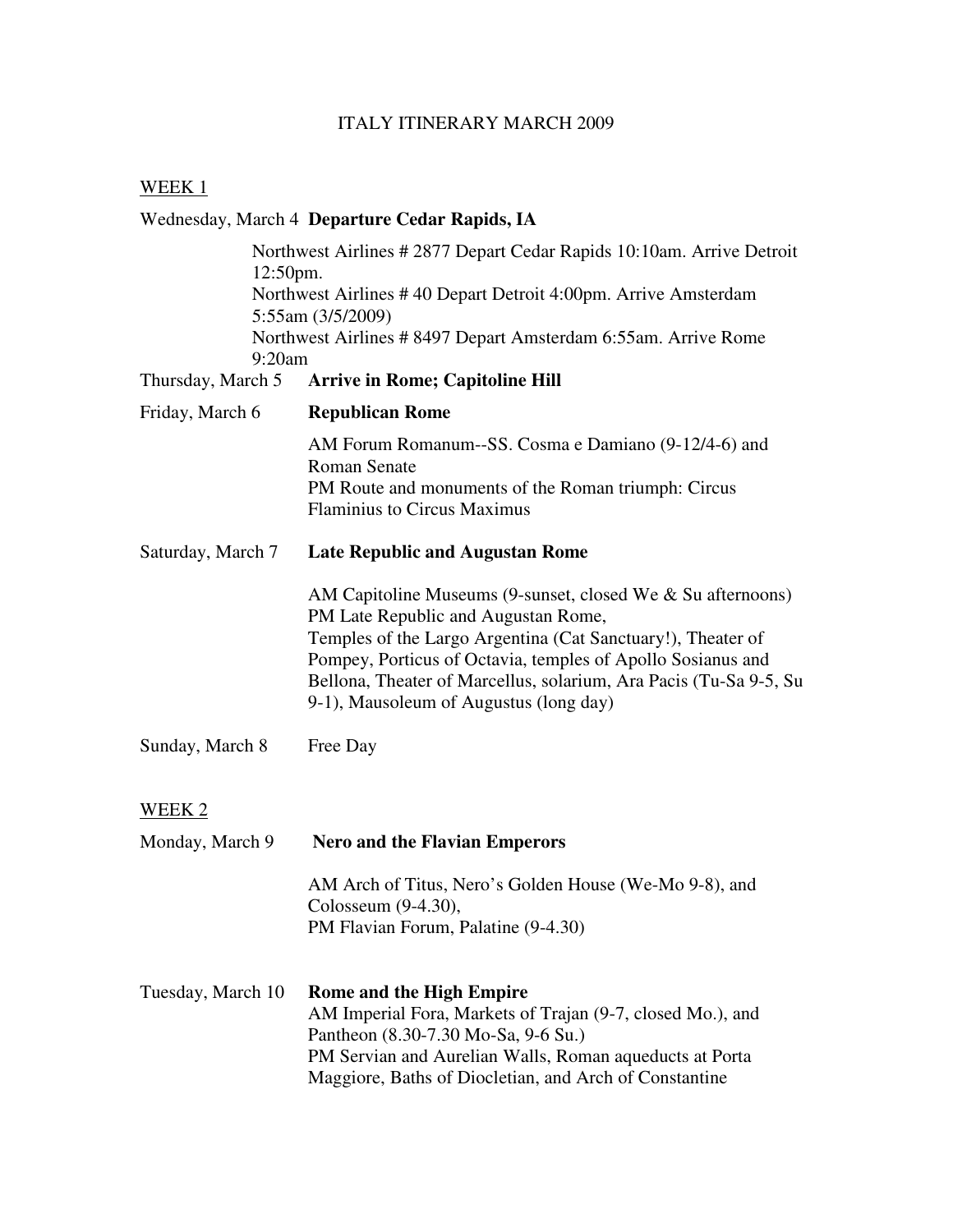#### Wednesday, March 11**Ostia, Rome's port**

History of city and port, forum, Palazzo delle Corporazione, Forum Baths, Insula housing, 4th century houses, mithraeum, Jewish synagogue, and Christian Church

- Thursday, March 12 **Rome Outside the Walls: Tivoli**  Hadrian's Villa (9-5.30), the Temple of Vesta, and Villa d'Este (8.30-5, closed Mo.) Friday, March 13 **Martyria in the Ancient, Early Christian, and Renaissance**  AM S. Costanza and Tempietto (9.30-12.30/2-4, closed Mo.) Medieval Trastevere PM Castel Sant'Angelo (9-7, closed Mo.)
- Saturday, March 14 Free Day *Optional trip to Pompeii and Bay of Naples*  Sunday, March 15 Free Day

#### WEEK 3

|                   | Monday, March 16 Roma Aeterna: Medieval Rome                                                                                                                             |  |
|-------------------|--------------------------------------------------------------------------------------------------------------------------------------------------------------------------|--|
|                   | AM Scavi Tour (?), Doors of Old Saint Peters (Basilica—7.30-<br>12/4-6.30), S. Paolo fuori le Mura (7-6.30),<br>S. Prudenziana (8-12/4-6), Lateran Baptistry (7-6)<br>PM |  |
| Tuesday, March 17 | The Revival of the Antique: Renaissance Rome                                                                                                                             |  |
|                   | <b>AM Vatican Museums</b><br><b>PM Vatican Treasury</b>                                                                                                                  |  |
|                   | Wednesday, March 18 Divine Providence and the Eternal City                                                                                                               |  |
|                   | AM S. Pietro in Vincoli (7.30-12.30/3.30-6), Palazzo Barberini<br>(9-7, closed Mo.), and Moses Fountain<br>PM Villa Borghese (9-7.30)                                    |  |
|                   | Thursday, March 19 The Church Triumphant: Baroque Rome                                                                                                                   |  |
|                   | AM Basilica of San Pietro (7.30-12/4-6.30),<br>and Piazza of San Pietro<br>PM Sant' Ignazio (7.30-12.30/4-7), Il Gesù (6-12.30/7-7), and<br>Piazza Navona                |  |